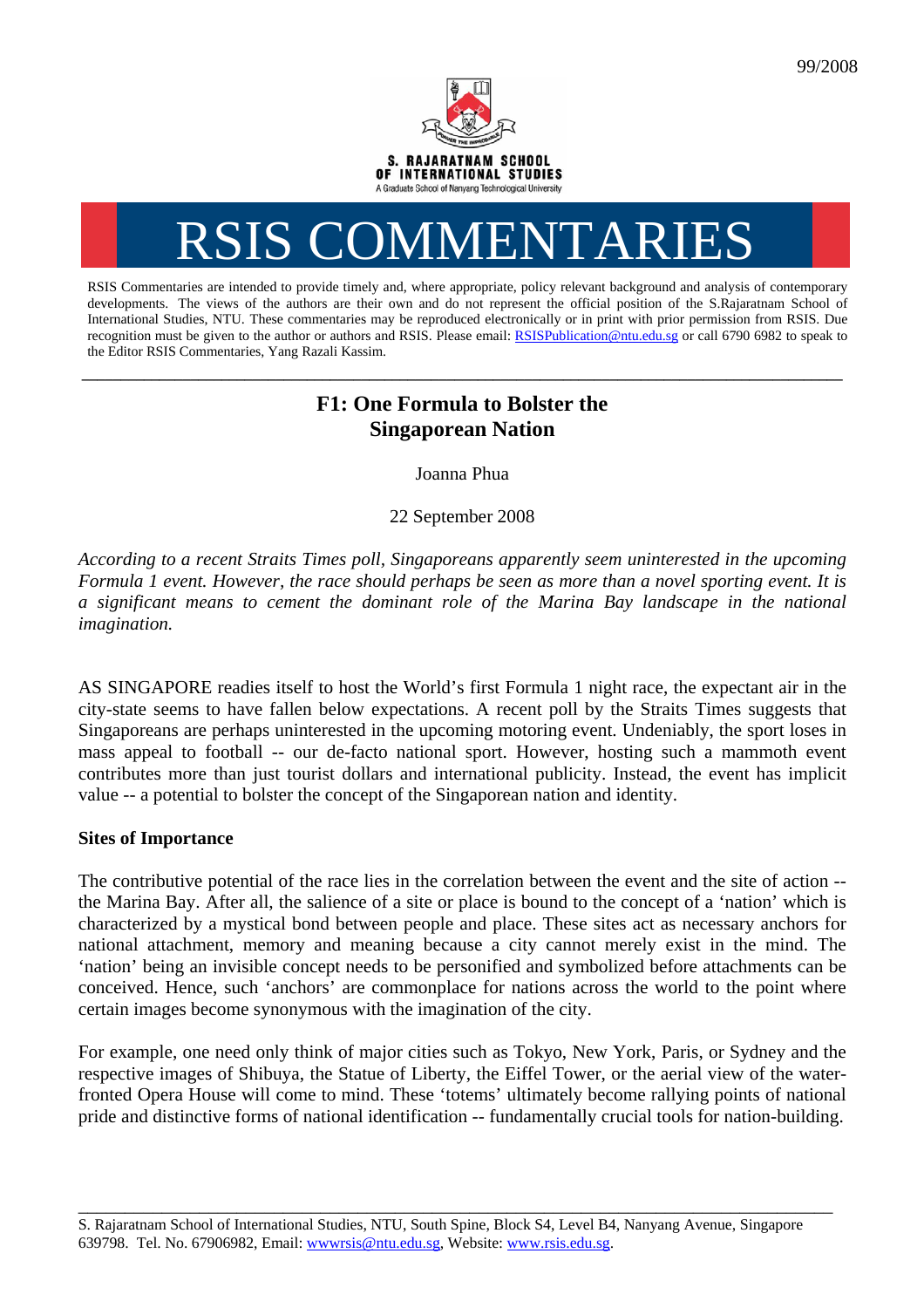#### **The richness of the Marina Bay**

Likewise, for Singapore, the Marina Bay landscape has emerged as the city's dominant image as seen in the reproduced visuals in photographs, maps, televised images, and tourist promotional materials. While this engrains the cognitive prominence of the Marina Bay, the landscape of the city is not simply an aesthetically pleasing image for appreciation and consumption. The spaces of the city should also be valued as highly dynamic, multisensory arenas of engagement and interaction as well as theatricality.

Further, the Bay is a site steeped in value and meaning, which grants it capital to serve as a national 'totem'. As the nation's jewel, it is a site of preservation, renewal, revitalization and reinvention. Government and urban planners have expanded every effort to infuse the Bay with a phantasmagoric array of spectacular devices to enthrall. For example, early immigrant life-in-action at the Singapore River is immortalized in specially commissioned bronze sculptures, freezing the past within the present future.

Structures of our colonial history and Singaporean heritage are preserved and renewed in modern guises such as today's Fullerton Hotel (formerly the old Post Office), the soon-to-be-complete Clifford Pier complex, Old Parliament House, as well as the Supreme Court and the Padang etc. Modernity and progress are enshrined in the distinctive skyscraper-lined central business district (perhaps today losing some of its shine). But no fear – it will soon be buffed and empowered by the massive Integrated Resort and its adjacent new financial district of gleaming new-age metal and granite.

Singapore has also invested efforts in distinct architectural iconography - akin to structures such as Beijing's *Bird Nest* stadium, or Dubai's upcoming *Burj Dubai -* in our infamous Esplanade Theatres. An architectural icon of unprecedented scale on the island, its unique external silhouette and cavernous magnificence contribute to the imagery of the Bay. Ambitiously, the government has also positioned the Bay as the nation's own eden via a multi-million dollar project to transform the Marina Bay into the *Garden City by the Bay* -- announced in 2005 by Prime Minister Lee Hsien Loong. Finally, to take this all in, a theatrical device that plays on the imagery and sensory experience is embodied in the Singapore Flyer. This is a timed and calculated optical experience which presents the landscape and ultimately, the nation of Singapore in a luminous and pristine virtuality.

## **Performance on Site**

How does all these relate to the race? Value and meaning aside, the strength of the Bay as a national 'totem' cannot rely simply on the aesthetics of the site. Instead, it requires a certain element of 'performativity' that will attribute the attention and importance needed. There is a conflation of national pride, excitement, joy and exhibitionism that dominates these mammoth events. It is these activities and their resultant interactions between lived space and the living that will bolster the rallying ability of the Bay. For example, the Bay has been frequently utilized for national events; playing host to the nation's most important and nationalistic event – our annual National Day Parade on the world's largest floating facility.

The platform's strategically located position allows participants and viewers to enjoy the arresting landscape as an impressive backdrop to the heralded event. Likewise, the various seating positions of the Formula 1 Grand Prix are carefully calculated angles to not only catch the sporting action but also to experience a visual theatrical presentation of the almost utopian nature of the Marina Bay landscape.

### **Tracing the Heart of the City**

Hence, as the serpentine track winds around the Bay and encircles spectators within a spectacular